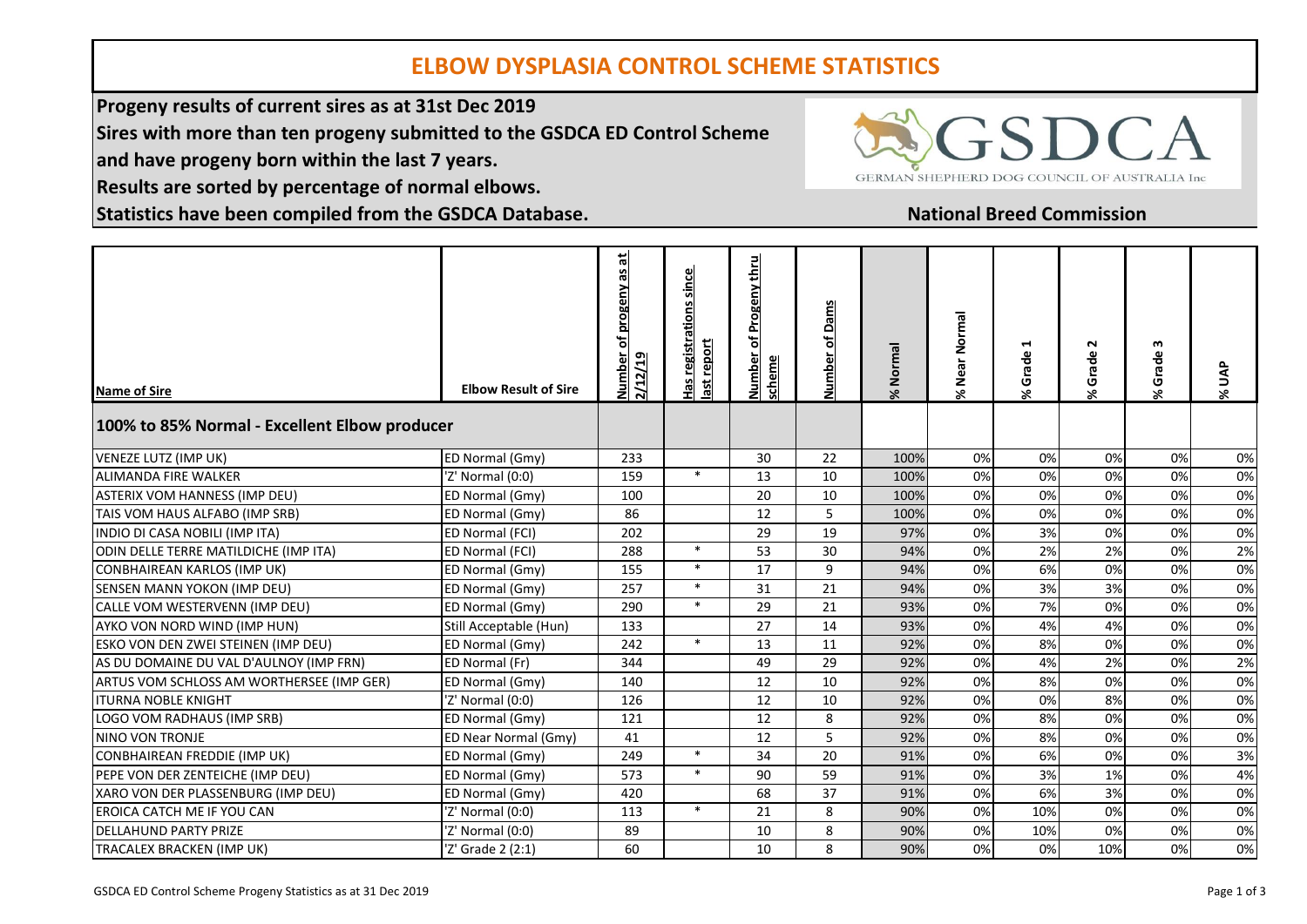| <b>Name of Sire</b>                     | <b>Elbow Result of Sire</b> | 붜<br>of progeny as<br><u>Number</u><br>2/12/19 | since<br>registrations<br>report<br>ist<br>휘 | thru<br>rogeny<br>ត<br>scheme<br><b>DANINE</b> | ۵<br>৳<br>웉<br>ᅴ<br>ΞI | Normal<br>$\approx$ | Normal<br>% Near | ⊣<br>rade<br>Ū<br>≫. | N<br>Grade<br>۶٤ | w<br>ade<br>Ğ<br>$\aleph$ | <b>SP</b><br>% |
|-----------------------------------------|-----------------------------|------------------------------------------------|----------------------------------------------|------------------------------------------------|------------------------|---------------------|------------------|----------------------|------------------|---------------------------|----------------|
| <b>SIOBAHN APOLLO</b>                   | 'Z' Normal (0:0)            | 32                                             |                                              | 10                                             | 5                      | 90%                 | 0%               | 10%                  | 0%               | 0%                        | 0%             |
| <b>BLUEMAX TIGER TOWN</b>               | 'Z' Normal (0:0)            | 370                                            |                                              | 19                                             | 14                     | 89%                 | 0%               | 11%                  | 0%               | 0%                        | 0%             |
| <b>SCHAEFERHUND RAFAEL</b>              | 'Z' Normal (0:0)            | 386                                            | $\ast$                                       | 28                                             | 18                     | 89%                 | 0%               | 7%                   | 0%               | 0%                        | 4%             |
| NIVO VOM LUBARSER SCHLOSSCHEN (IMP DEU) | ED Normal (Gmy)             | 106                                            | $\ast$                                       | 10                                             | 6                      | 89%                 | 0%               | 11%                  | 0%               | 0%                        | 0%             |
| URY VOM ZISAWINKEL (IMP DEU)            | ED Normal (Gmy)             | 268                                            |                                              | 36                                             | 25                     | 89%                 | 0%               | 11%                  | 0%               | 0%                        | 0%             |
| JIMMY VOM BARUTHER LAND (IMP GER)       | ED Normal (Gmy)             | 207                                            |                                              | 35                                             | 21                     | 89%                 | 0%               | 9%                   | 3%               | 0%                        | 0%             |
| VABLO VOM OSTERBERGER-LAND (IMP DEU)    | ED Normal (Gmy)             | 204                                            |                                              | 25                                             | 19                     | 88%                 | 0%               | 4%                   | 8%               | 0%                        | 0%             |
| HAYO AUS AGRIGENTO (IMP DEU)            | ED Normal (Gmy)             | 103                                            |                                              | 16                                             | 9                      | 88%                 | 0%               | 6%                   | 6%               | 0%                        | 0%             |
| <b>GERRY VOM SCHACHER (IMP DEU)</b>     | ED Normal (Gmy)             | 432                                            |                                              | 55                                             | 31                     | 87%                 | 0%               | 13%                  | 0%               | 0%                        | 0%             |
| <b>HOMER VON AMASIS (IMP ITA)</b>       | ED Normal (FCI)             | 153                                            |                                              | 23                                             | 18                     | 87%                 | 4%               | 9%                   | 0%               | 0%                        | 0%             |
| <b>NUJACLYN LATIN DANCER</b>            | 'Z' Normal (0:0)            | 132                                            |                                              | 15                                             | 10                     | 87%                 | 0%               | 7%                   | 7%               | 0%                        | 0%             |
| <b>BLUEMAX ZOOMBA</b>                   | 'Z' Normal (0:0)            | 117                                            |                                              | 15                                             | 8                      | 87%                 | 0%               | 13%                  | 0%               | 0%                        | 0%             |
| URAS VON TRAFALGA (IMP GMY)             | 'Z' Normal (0:0)            | 531                                            |                                              | 59                                             | 34                     | 86%                 | 0%               | 8%                   | 3%               | 2%                        | 0%             |
| <b>SCHAEFERHUND XESKO</b>               | 'Z' Normal (0:0)            | 447                                            | $\ast$                                       | 50                                             | 34                     | 86%                 | 2%               | 10%                  | 0%               | 0%                        | 2%             |
| TOBY VON DER PLASSENBURG (IMP DEU)      | ED Normal (Gmy)             | 634                                            |                                              | 99                                             | 66                     | 86%                 | 2%               | 10%                  | 2%               | 0%                        | 0%             |

### **Less than 85% to 75% Normal - Very Good Elbow producer**

| USTINOV VOM ROMERLAND (IMP DEU)              | ED Normal (Gmy)  | 265 | 45  | 28 | 84% | 0% | 9%  | 4%  | 0% | 2% |
|----------------------------------------------|------------------|-----|-----|----|-----|----|-----|-----|----|----|
|                                              |                  |     |     |    |     |    |     |     |    |    |
| VEGAS VON DONGMIRAN (IMP NLD)                | ED Normal (Gmy)  | 749 | 102 | 71 | 84% | 0% | 11% | 3%  | 0% | 2% |
| JUWIKA DESTROYER (IMP DEN)                   | ED Normal (Gmy)  | 443 | 60  | 42 | 83% | 0% | 12% | 5%  | 0% | 0% |
| DJAMBO VOM FICHTENSCHLAG (IMP DEU)           | ED Normal (Gmy)  | 237 | 36  | 21 | 83% | 0% | 11% | 6%  | 0% | 0% |
| <b>ANDACHT RAZ N HELL</b>                    | 'Z' Normal (0:0) | 81  | 12  |    | 83% | 0% | 17% | 0%  | 0% | 0% |
| <b>ESKO AUS DEM HAUS ZYGADTO (IMP DEU)</b>   | ED Normal (Gmy)  | 388 | 54  | 36 | 83% | 0% | 13% | 4%  | 0% | 0% |
| <b>ORRINSHIR ELTON JOHN</b>                  | 'Z' Normal (0:0) | 517 | 91  | 52 | 82% | 0% | 11% | 4%  | 0% | 2% |
| SIRIO VOM RAUHTAL (IMP DEU)                  | ED Normal (Gmy)  | 152 | 22  | 17 | 82% | 0% | 14% | 5%  | 0% | 0% |
| <b>ZANDRAC THE HARD WAY</b>                  | 'Z' Normal (0:0) | 135 | 11  | 9  | 82% | 0% | 9%  | 0%  | 0% | 9% |
| <b>VANHARLEY ZEUS</b>                        | 'Z' Normal (0:0) | 81  | 11  | 4  | 82% | 0% | 9%  | 0%  | 0% | 9% |
| YESTER VOM FEUERMELDER (IMP DEU)             | ED Normal (Gmy)  | 219 | 59  | 29 | 81% | 0% | 12% | 5%  | 0% | 2% |
| <b>IKARDIN KRUGER</b>                        | 'Z' Normal (0:0) | 235 | 35  | 26 | 80% | 0% | 11% | 6%  | 0% | 3% |
| VEL SATIS VOM ERSTEN PLATZ (IMP CRO)         | ED Normal (Aut)  | 38  | 10  |    | 80% | 0% | 10% | 10% | 0% | 0% |
| XENO VON ARJAKJO (IMP DEU)                   | ED Normal (Gmy)  | 324 | 33  | 21 | 79% | 0% | 9%  | 3%  | 0% | 9% |
| <b>BLUEMAX SALT</b>                          | 'Z' Normal (0:0) | 210 | 33  | 17 | 79% | 0% | 21% | 0%  | 0% | 0% |
| <b>ZAMB VON DER SANDSTEINKUSTE (IMP GER)</b> | 'Z' Normal (0:0) | 187 | 28  | 18 | 79% | 0% | 21% | 0%  | 0% | 0% |
| <b>IFREMONT HELLS BELLS</b>                  | 'Z' Normal (0:0) | 58  | 14  | 8  | 79% | 0% | 14% | 7%  | 0% | 0% |